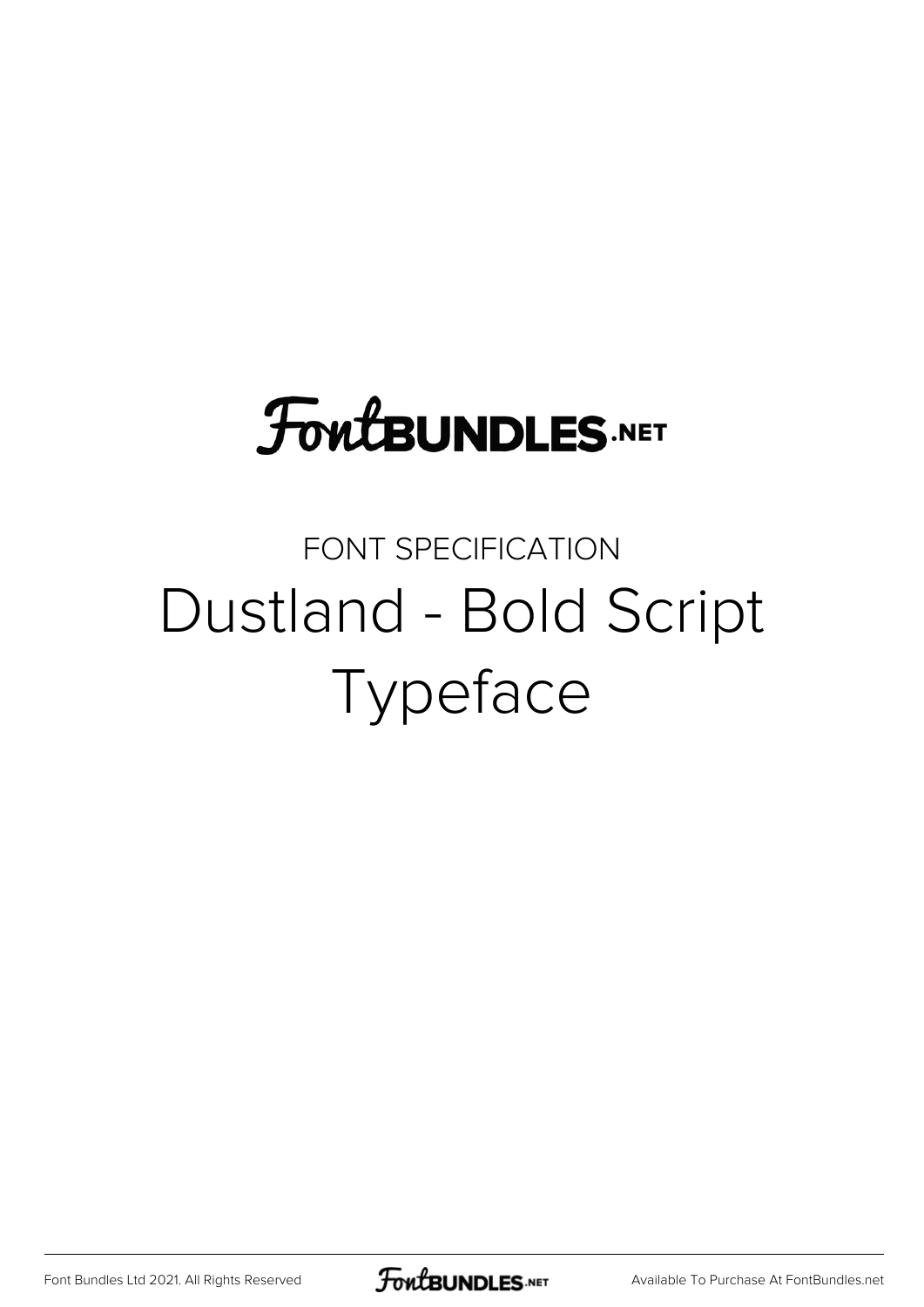#### Dustland - Regular

**Uppercase Characters** 

### A B C D E F G H I J K L M N  $\mathcal{CP}$ QRPTUVWXYZ

Lowercase Characters

#### abcdefghijklmnepqrst  $\boldsymbol{u} \boldsymbol{v} \boldsymbol{w} \boldsymbol{x} \boldsymbol{w} \boldsymbol{z}$

**Numbers** 

#### 0123456789

**Punctuation and Symbols** 



All Other Glyphs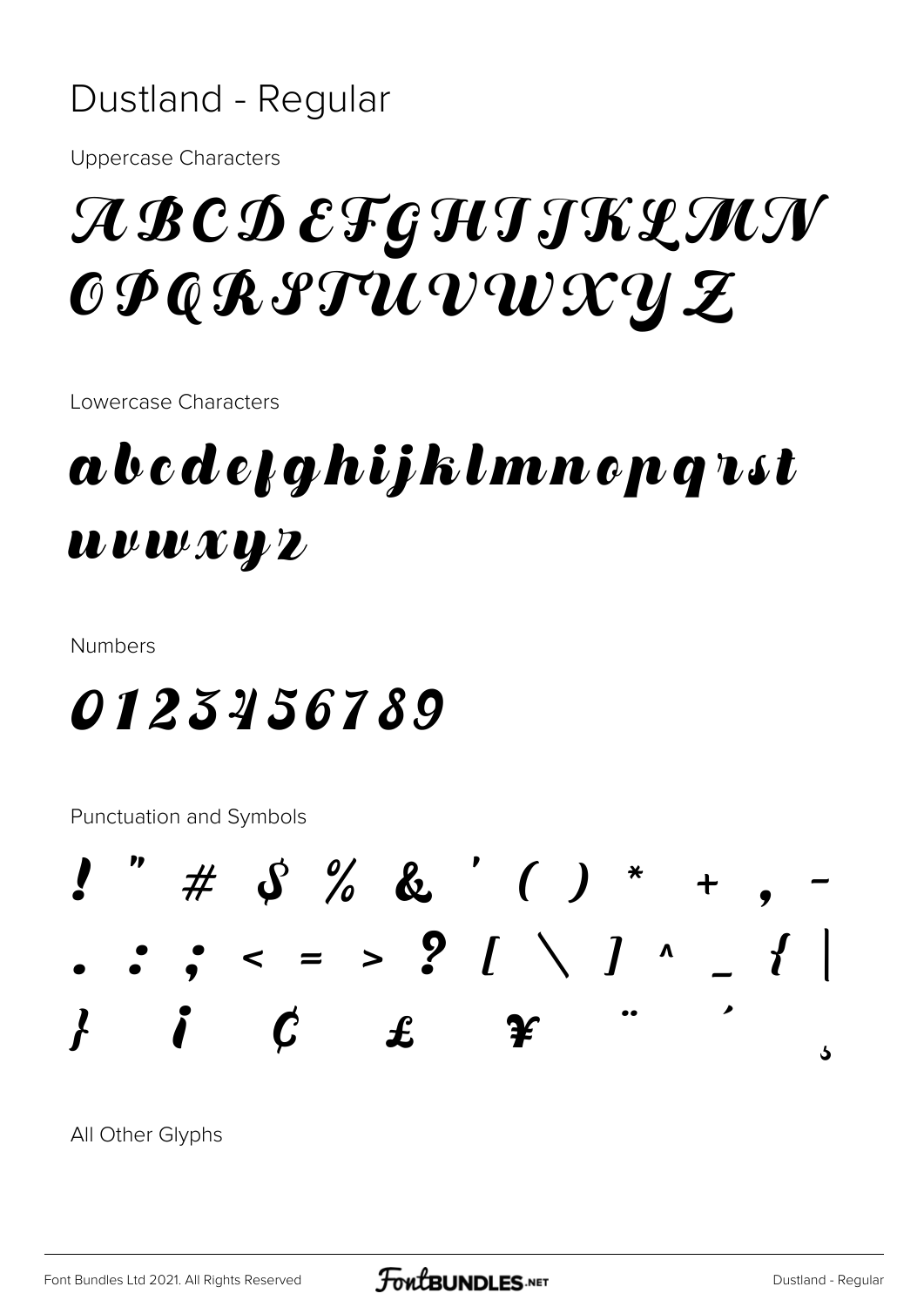# À Á Â Ã Ä Å Æ Ç È  $\acute{\mathcal{E}}$   $\acute{\mathcal{E}}$   $\acute{\mathcal{I}}$   $\acute{\mathcal{I}}$   $\acute{\mathcal{I}}$   $\acute{\mathcal{I}}$   $\acute{\mathcal{I}}$   $\acute{\mathcal{I}}$   $\acute{\mathcal{O}}$ Ó Ô Õ Ö × Ø Ù Ú Û Ü Ý Þ ß à á â ã ä å æ ç è é ê ë ì í  $\hat{\bm{\iota}}$   $\ddot{\bm{\iota}}$   $\hat{\bm{\theta}}$   $\dot{\bm{n}}$   $\dot{\bm{\iota}}$   $\dot{\bm{\varrho}}$   $\dot{\bm{\varrho}}$   $\ddot{\bm{\varrho}}$   $\ddot{\bm{\varrho}}$   $\ddot{\bm{\varrho}}$ ÷ ø ù ú û ü ý þ ÿ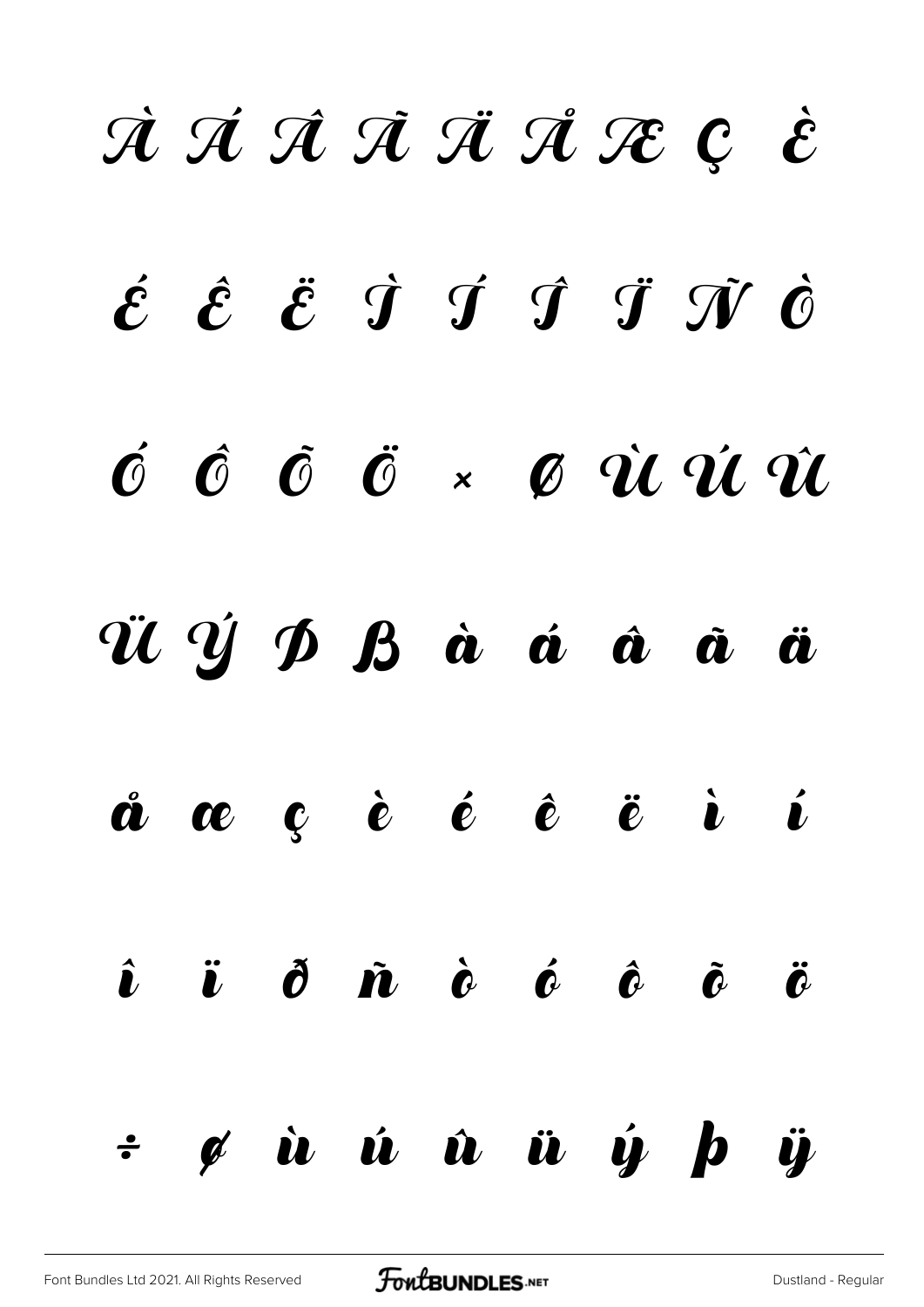